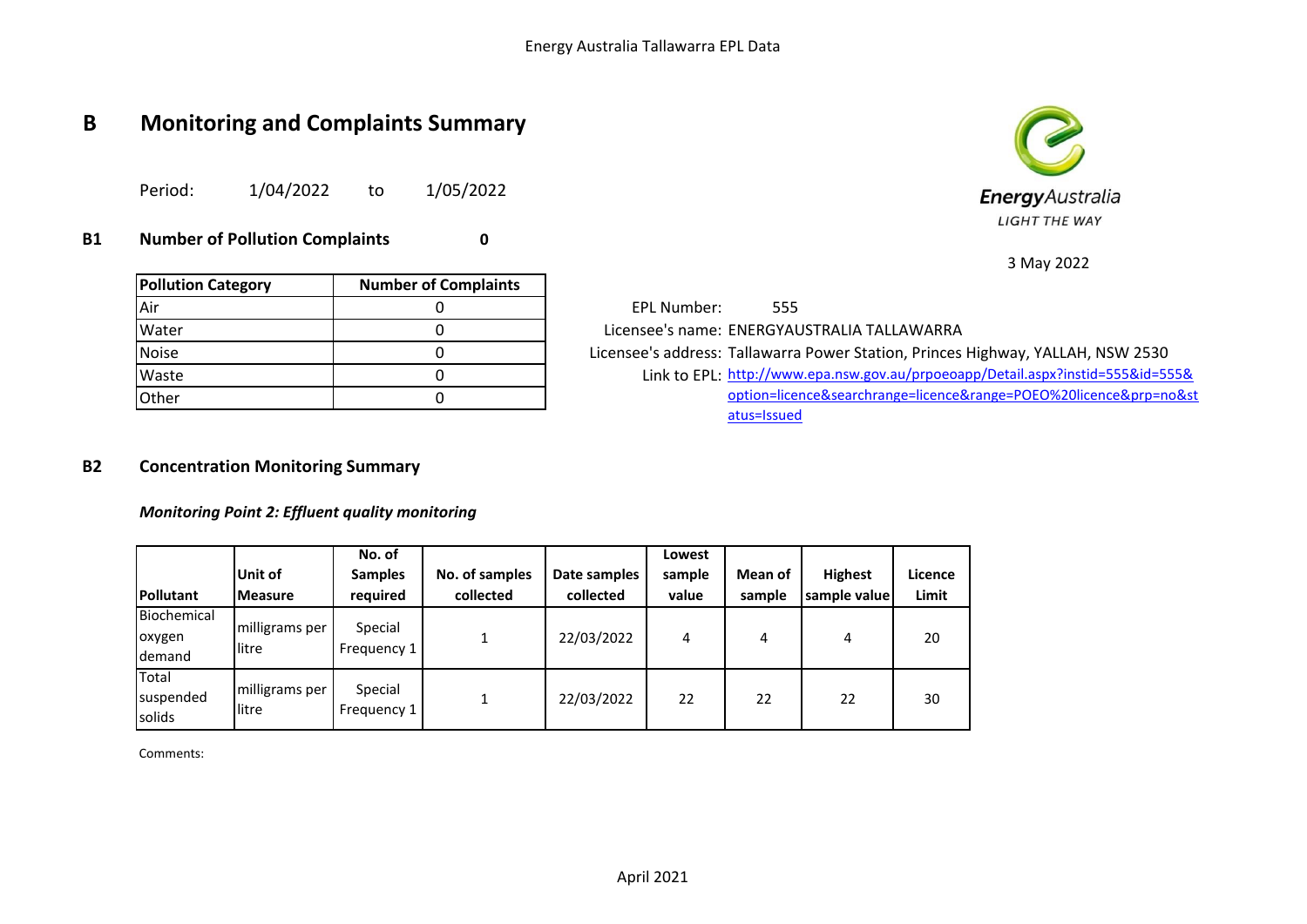**Unit of Measure No. of Samples required No. of samples collected Date samples collected Lowest sample value Mean of sample Highest sample value Licence Limit Temperature** Degrees Celsius Continuous Continuous NA 18.9 20.8 23.3 NA\* \*Tallawarra does not have water quality licence limits for ambient water quality monitoring in its EPL. ANZECC Guidelines apply



Notes: to receiving waters

Comments: Periods where the plant is offline or Thermoshock is active have been removed from this data set.

3 May 2022

#### *Discharge and Monitoring Point 5: Discharge water quality monitoring*

*Monitoring Point 4: Ambient water monitoring*

**Pollutant**

|                  |                 | INo. of         |                  |              | Lowest |         |                |         |
|------------------|-----------------|-----------------|------------------|--------------|--------|---------|----------------|---------|
|                  | Unit of         | <b>Samples</b>  | No. of samples   | Date samples | sample | Mean of | <b>Highest</b> | Licence |
| <b>Pollutant</b> | <b>IMeasure</b> | <b>reguired</b> | <b>collected</b> | collected    | value  | sample  | sample valuel  | Limit   |
|                  | <b>Degrees</b>  |                 |                  |              |        |         |                |         |
| Temperature      | <b>Celsius</b>  | Continuous      | Continuous       | ΝA           | 16.9   | 21.2    | 24.4           | 35      |

Comments: Periods where the plant is offline have been removed from this data set.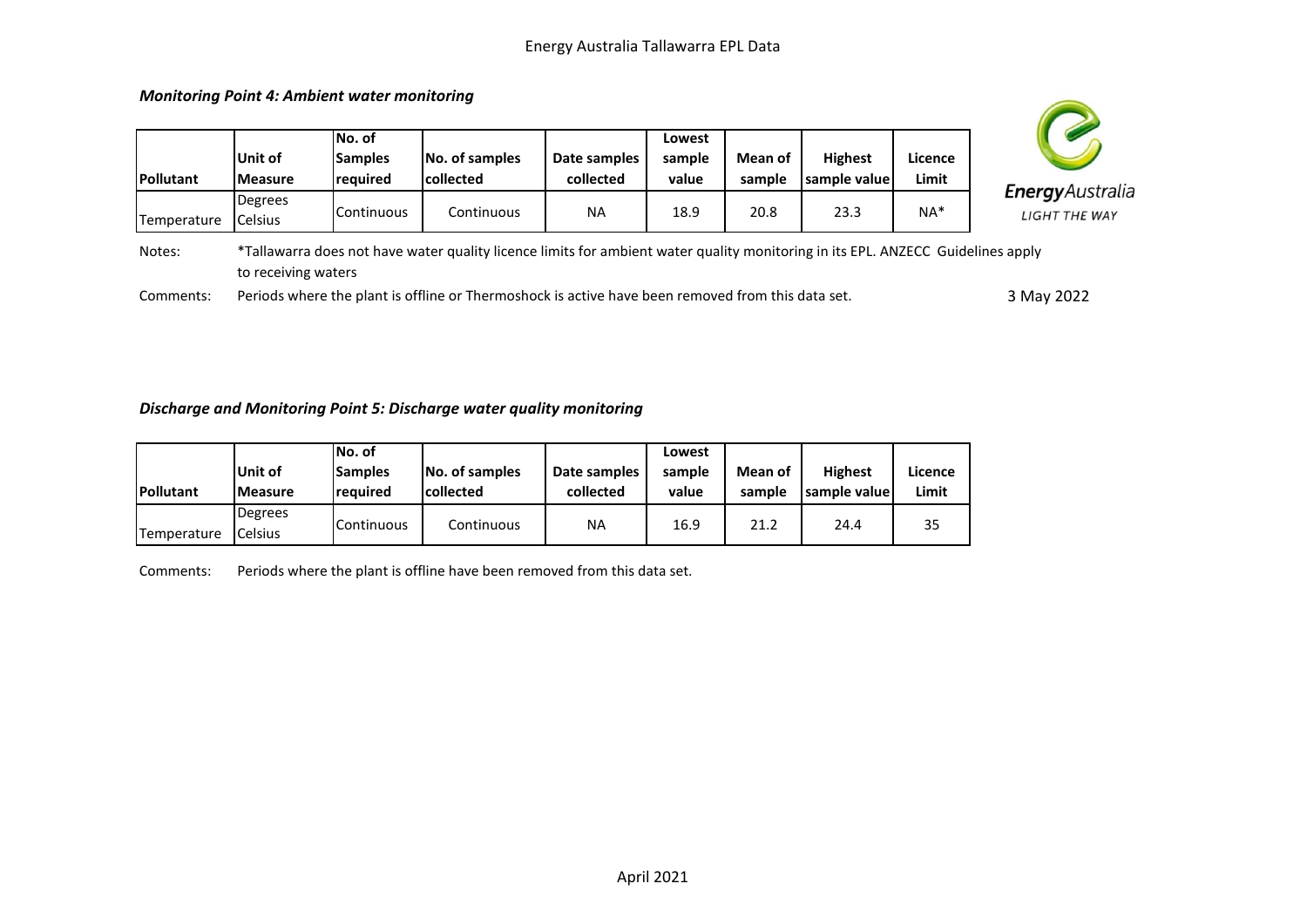*Monitoring Point 6: Ambient water monitoring*

| <b>IPollutant</b> | Unit of<br><b>Measure</b> | lNo. of<br><b>Samples</b><br><b>reguired</b> | No. of samples<br><b>collected</b> | Date samples<br>collected | Lowest<br>sample<br>value | Mean of<br>sample | <b>Highest</b><br>sample valuel | Licence<br>Limit |
|-------------------|---------------------------|----------------------------------------------|------------------------------------|---------------------------|---------------------------|-------------------|---------------------------------|------------------|
| Temperature       | Degrees<br><b>Celsius</b> | <b>Continuous</b>                            | Continuous                         | <b>NA</b>                 | 17.4                      | 20.5              | 26.5                            | $NA*$            |

Comments: n/a

*Monitoring Point 7: Ambient water monitoring*

| <b>Pollutant</b> | Unit of<br><b>Measure</b> | INo. of<br><b>Samples</b><br>required | No. of samples<br><b>collected</b> | Date samples<br>collected | Lowest<br>sample<br>value | Mean of<br>sample | <b>Highest</b><br>sample valuel | Licence<br>Limit |
|------------------|---------------------------|---------------------------------------|------------------------------------|---------------------------|---------------------------|-------------------|---------------------------------|------------------|
| Temperature      | Degrees<br>Celsius        | Continuous                            | Continuous                         | NA                        | 17.5                      | 20.2              | 23.1                            | $NA*$            |

Comments: n/a



3 May 2022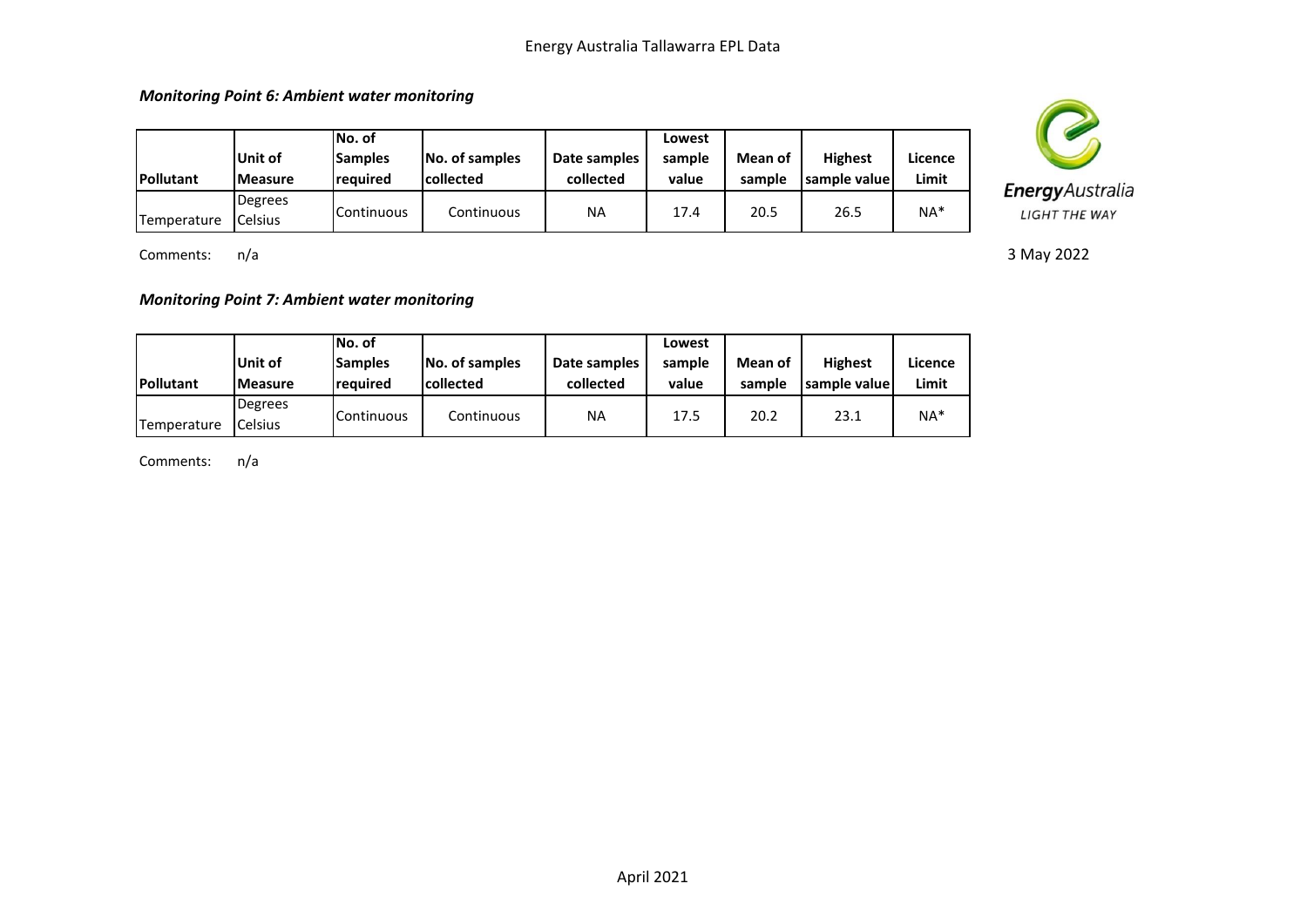*Monitoring Point 8: Discharge water monitoring*

|                  |                | No. of         |                |              | Lowest  |         |                |         |
|------------------|----------------|----------------|----------------|--------------|---------|---------|----------------|---------|
|                  | Unit of        | <b>Samples</b> | No. of samples | Date samples | sample  | Mean of | <b>Highest</b> | Licence |
| <b>Pollutant</b> | <b>Measure</b> | required       | collected      | collected    | value   | sample  | sample value   | Limit   |
|                  |                | Monthly        |                |              |         |         |                |         |
|                  | micrograms     | during         | 1              | 14/04/2022   | 0.001   | 0.001   | 0.001          | $NA^*$  |
| Copper           | per litre      | discharge      |                |              |         |         |                |         |
|                  |                | Monthly        |                |              |         |         |                |         |
| Nitrogen         | milligrams per | during         | 1              | 14/04/2022   | 2.3     | 2.3     | 2.3            | $NA^*$  |
| (total)          | litre          | discharge      |                |              |         |         |                |         |
|                  |                | Monthly        |                |              |         |         |                |         |
|                  |                | during         | 1              | 14/04/2022   | 7.4     | 7.4     | 7.4            | $NA^*$  |
| pH               | pH             | discharge      |                |              |         |         |                |         |
| Total            |                |                |                |              |         |         |                |         |
| Phosporous -     |                | Monthly        | $\mathbf{1}$   |              | 0.42    | 0.42    | 0.42           | $NA^*$  |
| filtered         | milligrams per | during         |                | 14/04/2022   |         |         |                |         |
| sample           | litre          | discharge      |                |              |         |         |                |         |
| Total            |                | Monthly        |                |              |         |         |                |         |
| suspended        | milligrams per | during         | $\mathbf{1}$   | 14/04/2022   | 31      | 31      | 31             | $NA^*$  |
| solids           | litre          | discharge      |                |              |         |         |                |         |
|                  |                | Monthly        |                |              |         |         |                |         |
|                  | micrograms     | during         | 1              | 14/04/2022   | < 0.005 | < 0.005 | < 0.005        | NA*     |
| Zinc             | per litre      | discharge      |                |              |         |         |                |         |



3 May 2022

Notes: \*Tallawarra does not have water quality licence limits for ambient water quality monitoring in its EPL. ANZECC. Guidelines apply to receiving waters

Comments: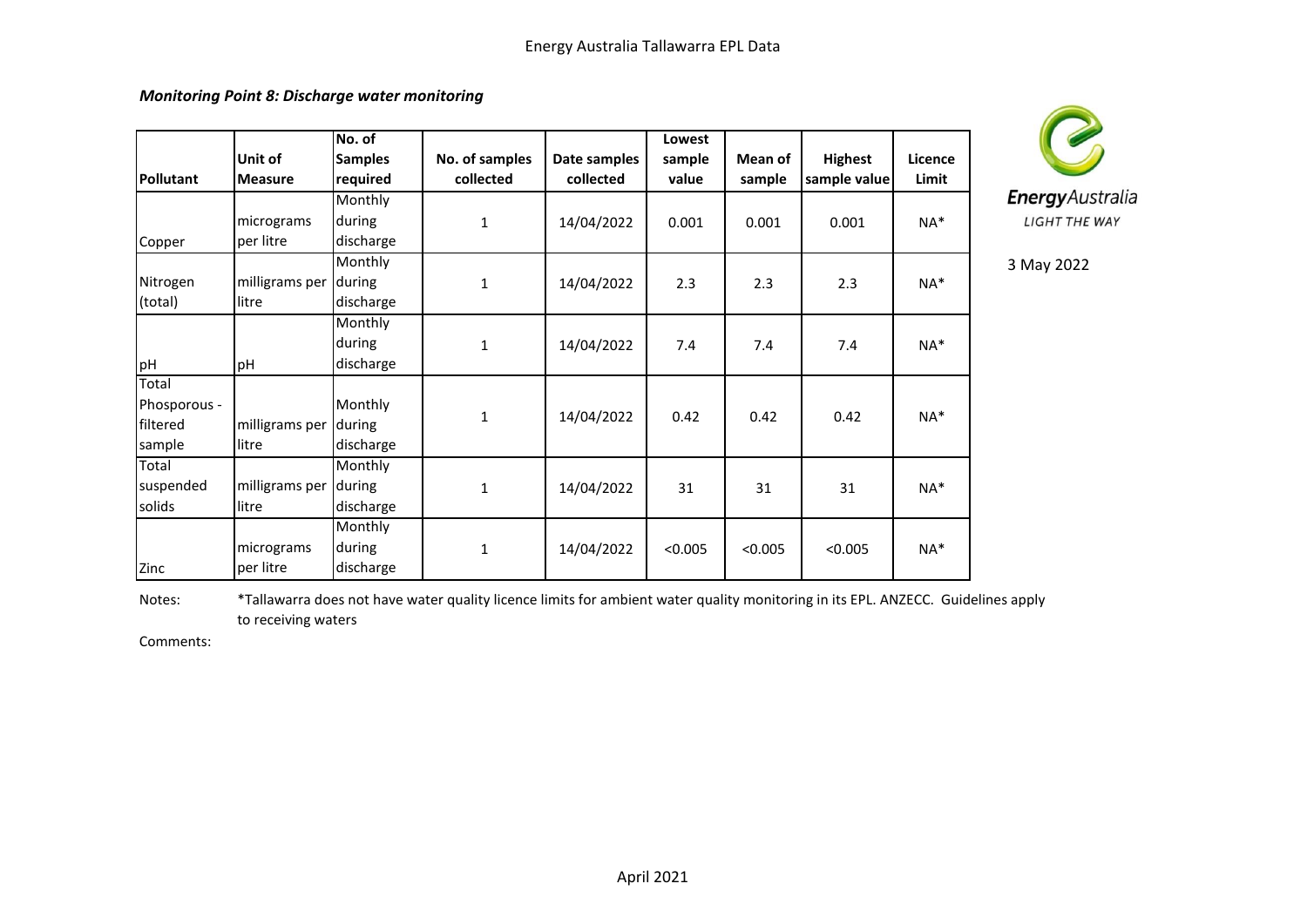## *Discharge and Monitoring Point 9: Air emissions monitoring*

| <b>Pollutant</b>                 | Unit of<br><b>Measure</b>     | No. of<br><b>Samples</b><br>required | No. of samples<br>collected | Date samples<br>collected | Lowest<br>sample<br>value | Mean of<br>sample | <b>Highest</b><br>sample value | Licence<br>Limit |
|----------------------------------|-------------------------------|--------------------------------------|-----------------------------|---------------------------|---------------------------|-------------------|--------------------------------|------------------|
| Carbon<br>dioxide                | %                             | Continuous                           | $***$                       | <b>NA</b>                 | 2.1                       | 4.0               | 4.4                            | <b>NA</b>        |
| Moisture<br>content              | Percent                       | Continuous                           | $***$                       | <b>NA</b>                 | 4.2                       | 8.0               | 8.8                            | <b>NA</b>        |
| Nitrogen<br>oxides               | parts per<br>million          | Continuous                           | $***$                       | <b>NA</b>                 | 3.7                       | 9.3               | 13.7                           | 25               |
| Oxygen (O2)                      | Percent                       | Continuous                           | $***$                       | <b>NA</b>                 | 12.1                      | 13.1              | 16.5                           | <b>NA</b>        |
| Solid particles                  | milligrams per<br>cubic metre | Yearly                               | 1                           | 9/11/2021                 |                           | < 0.4             | $\overline{\phantom{a}}$       | 10               |
| Sulphur<br>dioxide               | parts per<br>million          | Yearly                               | 1                           | 9/11/2021                 | $\overline{\phantom{a}}$  | $2$               | $\overline{\phantom{a}}$       | 3                |
| Temperature                      | Degrees<br>Celsius            | Continuous                           | $***$                       | <b>NA</b>                 | 77.8                      | 93.4              | 105.8                          | <b>NA</b>        |
| Volatile<br>organic<br>compounds | parts per<br>million          | Yearly                               | 1                           | 9/11/2021                 | $\overline{\phantom{a}}$  | < 100             | $\overline{\phantom{a}}$       | <b>NA</b>        |
| Volumetric<br>flow rate          | cubic metres<br>per second    | Continuous                           | $***$                       | <b>NA</b>                 | 250.5                     | 387.6             | 441.2                          | <b>NA</b>        |



Notes: \* equipment detection limit

Comments: